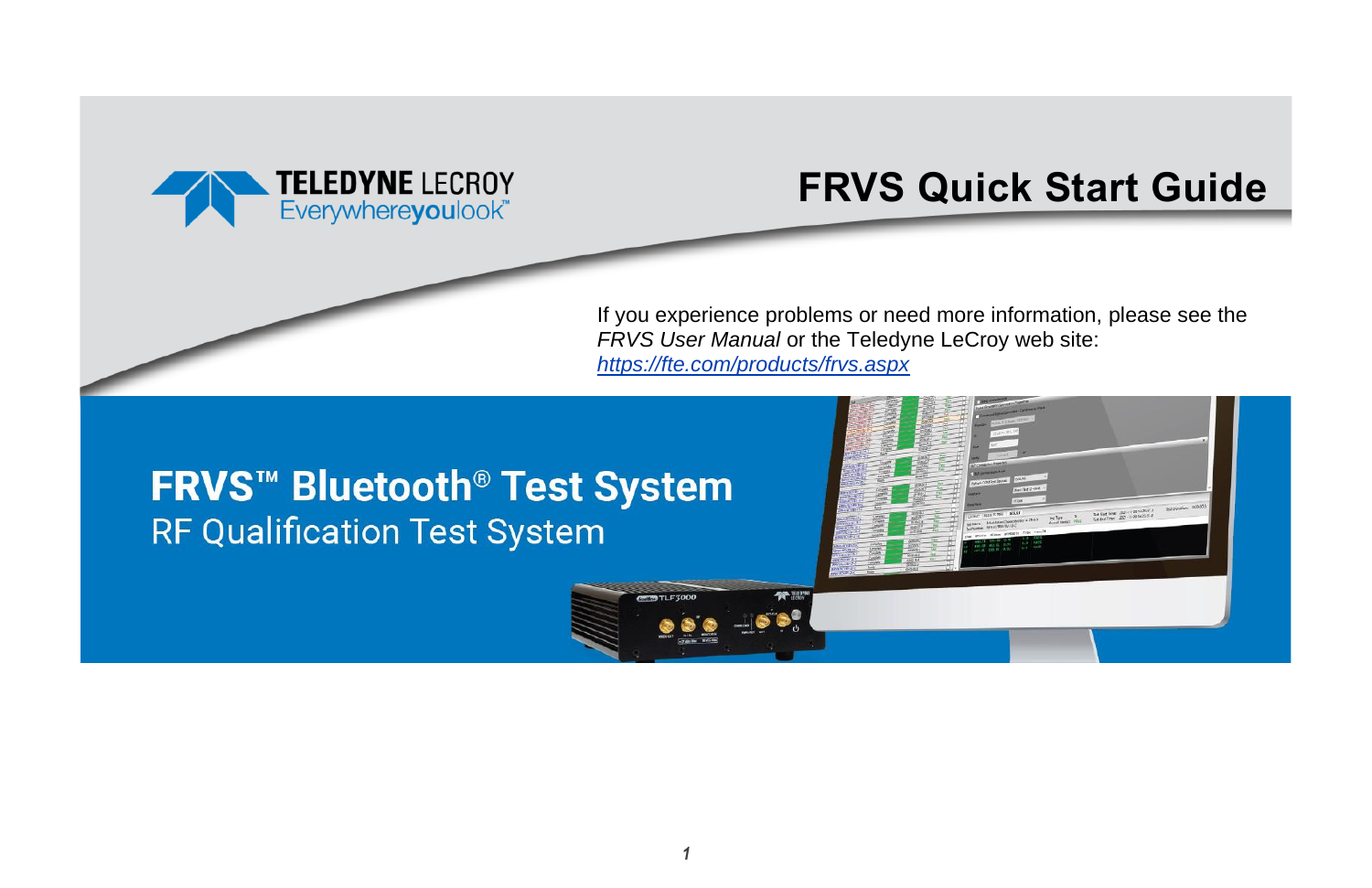## **Introduction**

### **The FRVS Bluetooth Test System is recognized by the Bluetooth SIG as a validated test system for qualification testing of products to the Bluetooth BR/EDR and Low Energy RF test specifications**

The FRVS is a highly portable and flexible qualification testing solution that, due to its unique parallel architecture, can execute testing much faster than traditional RF test systems.

- Recognized by Bluetooth SIG as a validated test system for Bluetooth BR/EDR RF and LE RFPHY Test Specifications
- Fully automated test bench solution with unrivalled speed of test
- Test scripts included to execute all test cases in Bluetooth BR/EDR and Bluetooth<sup>®</sup> Low Energy Bluetooth SIG test specifications.
- Detailed test reports created automatically for Bluetooth SIG submission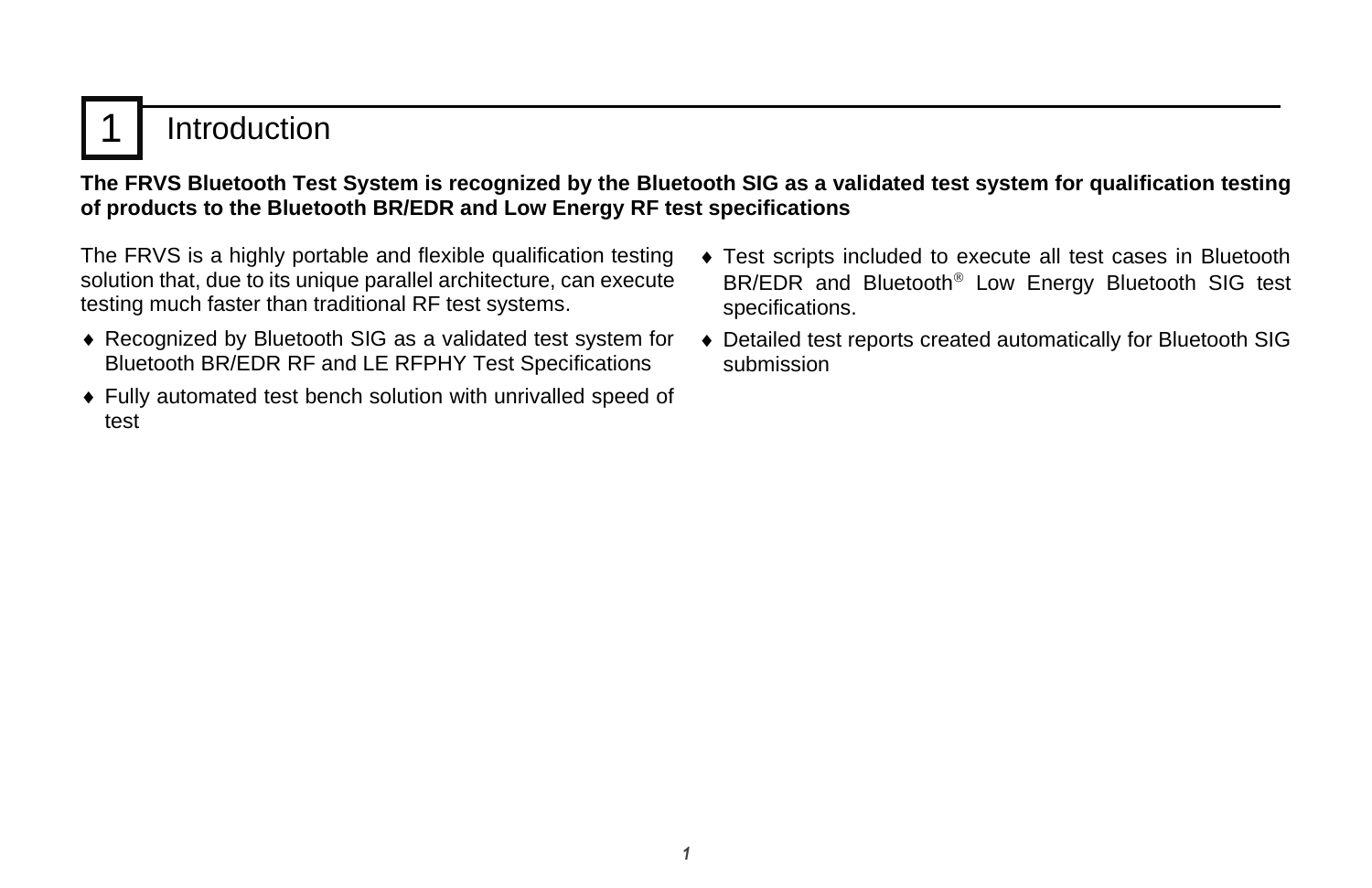2 | System

Frontline FRVS is used for qualification testing of Bluetooth BR/FDR RF and LF RFPHY tests.

**Bluetooth Specifications**—Uses the latest Bluetooth System Core, RF.TS and RFPHY.TS specifications.

**TLF3000**—TLF3000 RF Tester which can test all the test cases up to 6GHz.

**CW Generator**—To perform blocking performance test cases which go up to 12.75GHz, an external CW generator is used (not included with FRVS).

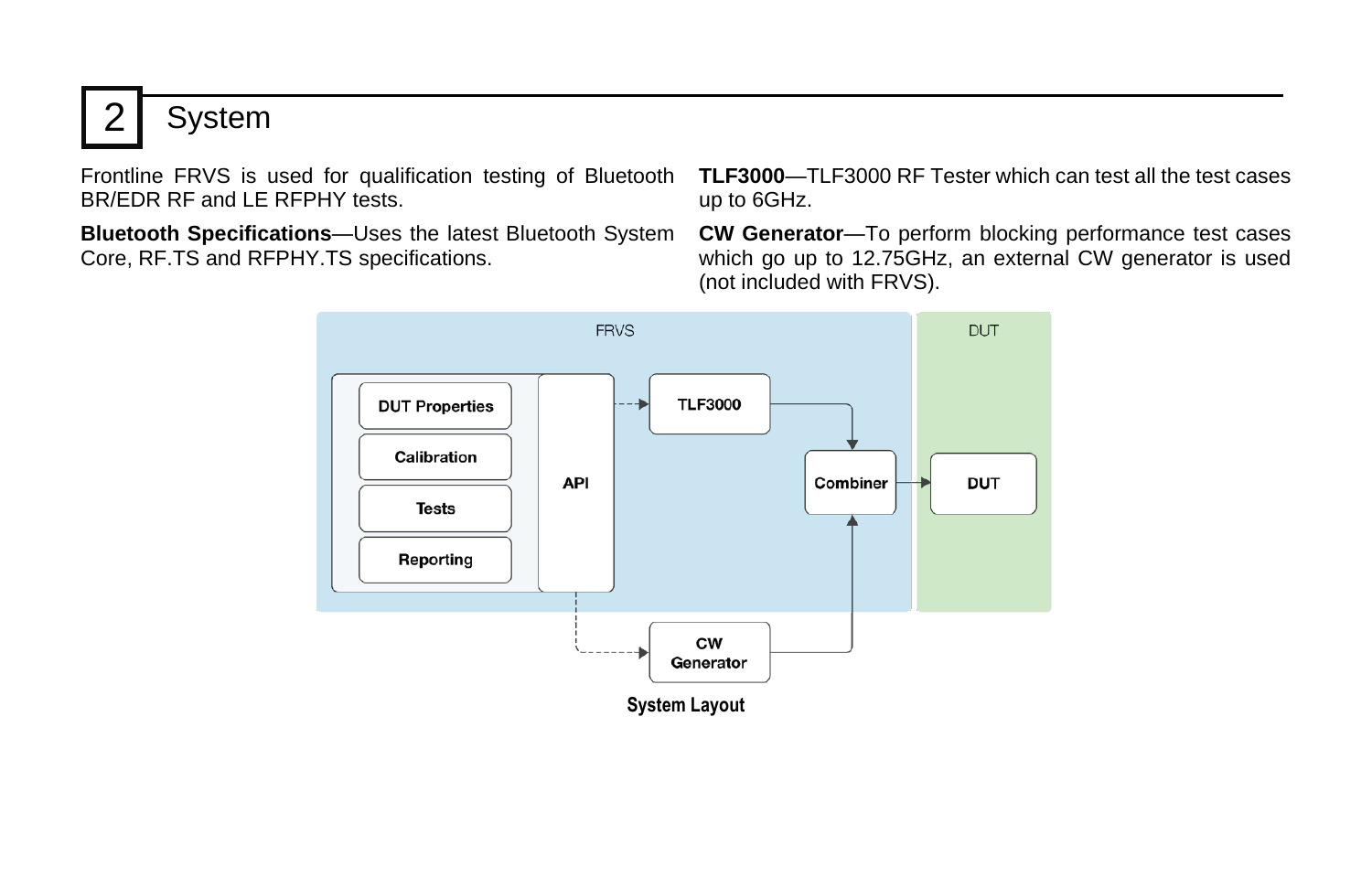## **Software Overview**

**Menu**—The Menu contains options for file locations, saving the DUT configuration, selecting the Test Suite, and accessing Tools.

**Configuration**—Configures the TLF3000, signal generator and DUT parameters.

**Test List**—A list of possible tests based on DUT-supported features. Tests can be selected and run, and the verdicts and test duration are displayed.

**Logging**—Allows viewing of logs, a Result Tree to navigate through the results, and provides a detailed view of each test in the Result View.

## 4 | Test Suite Configuration

**NOTE**: A valid license must be available to run tests. This can be verified from **Tools Check License** 

To configure the FRVS, do the following:

- 1. Insert the USB dongle with the License Key into the PC USB port.
- 2. Power on the device to be configured.
- 3. Follow the system prompts to install the configuration software.

Once the setup is complete, the Main Menu becomes available.

4. You will need to select a Test Suite:

From the Main Menu, click **Mode → Bluetooth** (for BR/EDR) or **Mode Bluetooth LE** (for low energy)

**NOTE:** Only one Test Suite may be selected at a time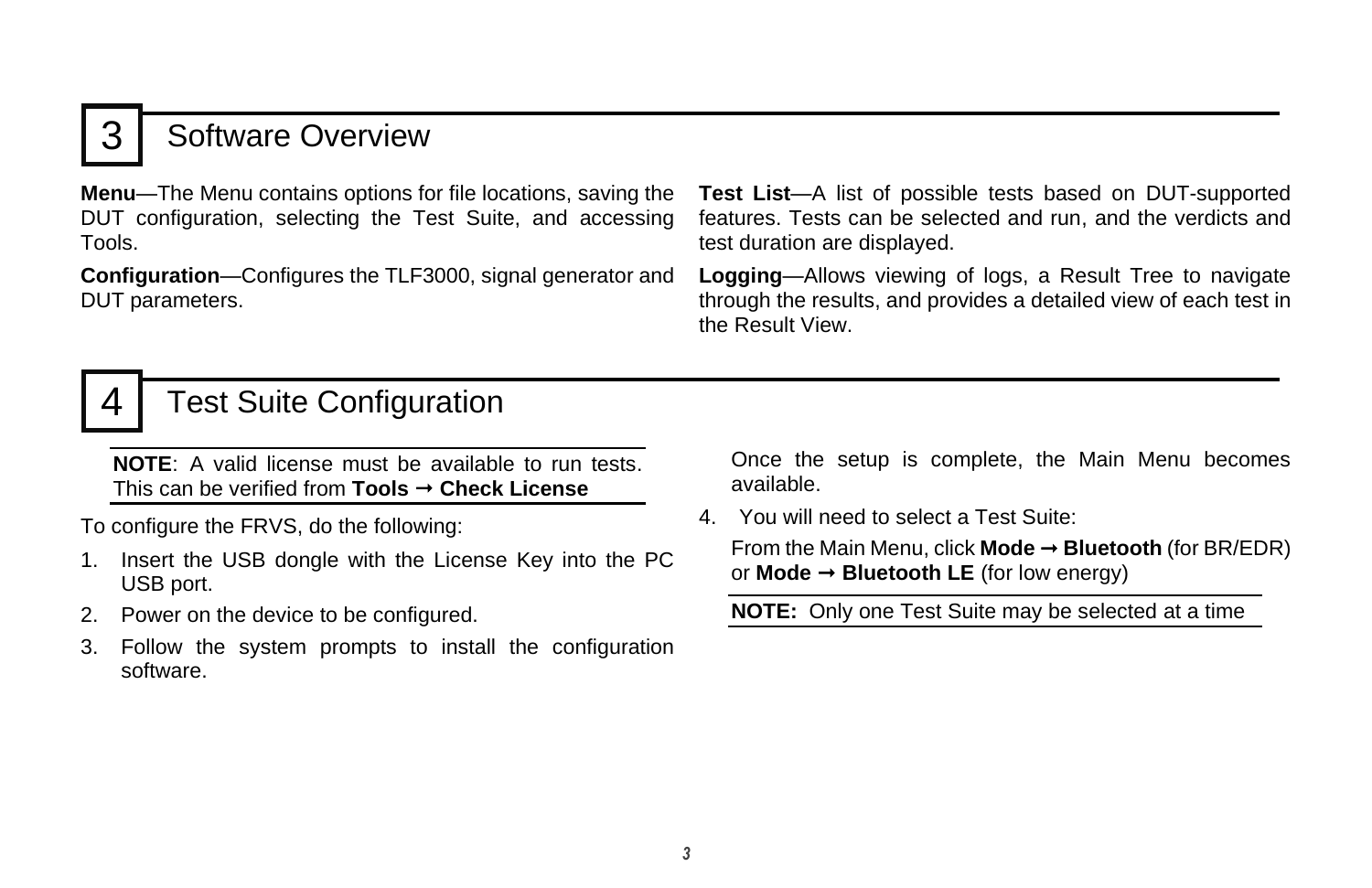## 5 Connect the TLF3000 and RF Combiner

**NOTE:** For ethernet, TLF3000 must be on same subnet

- 5. Connect the TLF3000 via USB or Ethernet
- 6. From Configuration Panel, select TLF3000 Connection Properties.

| <b>TLF3000 Connection Properties</b> |  |              |          |  |
|--------------------------------------|--|--------------|----------|--|
| Device Search                        |  | $\checkmark$ | Required |  |
| Restart TLF3000                      |  |              |          |  |

**NOTE:** Multiple TLF3000 devices may be available.

7. Select the device you want to connect from the drop-down list.

You can also click Device Search to locate the appropriate device.

8. Connect TLF 3000 Tx/Rx to the input of the RF Combiner. Connect the RF Combiner output to the DUT

## 6 Connect the CW Generator

**NOTE:** SGS100A (not included with FRVS) must be on same subnet

| <b>Signal Generator Connection Properties</b> |                |  |  |  |
|-----------------------------------------------|----------------|--|--|--|
| Connected Signal Generator - Continuous Wave  |                |  |  |  |
| <b>Provider:</b>                              | <b>TLF3000</b> |  |  |  |
| IP:                                           | . .            |  |  |  |
| Port:                                         |                |  |  |  |

**NOTE:** RF combiner must be used

- 1. Connect the SGS100A via Ethernet
- 2. From Configuration Panel, select CW Generator Connection Properties.
- 3. Select the device you want to connect from the drop-down list.
- 4. Enter IP and port.
- 5. Connect CW Generator RF Out to RF Combiner.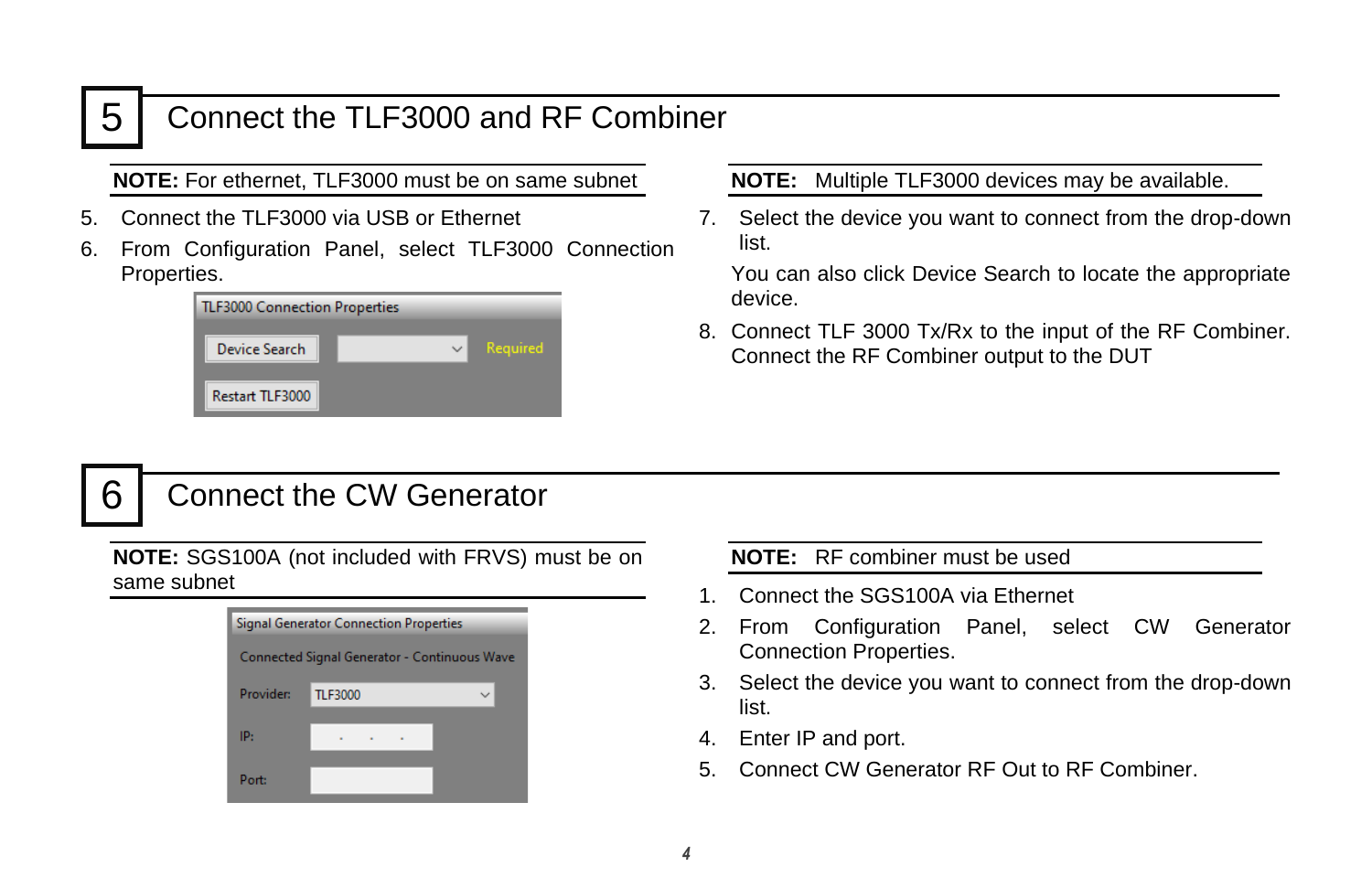## 7 DUT Configuration – Bluetooth BR/EDR

To enable test selection, you must configure the DUT software connection and parameters from ICS/IXIT.

1. Connect the DUT over the RF interface via LMP commands.

**NOTE:** The DUT must be in Test Mode to accept these commands.

2. Input the BDADDR in the corresponding field for DUT Connection Properties:

| <b>DUT Connection Properties</b> |                 |  |
|----------------------------------|-----------------|--|
| <b>BDADDR:</b>                   | <b>Required</b> |  |

3. Specify the desired properties in the DUT Features section.

**NOTE:** DUT properties will verified at the start of each test. If the properties are not compatible, the test will not run.



You must include modulation,  $\Pi/4$ -DQPSK for 2M and 8DPSK for 3M, maximum packet slots, and power control. The **n** value for intermodulation and image frequency must also be included.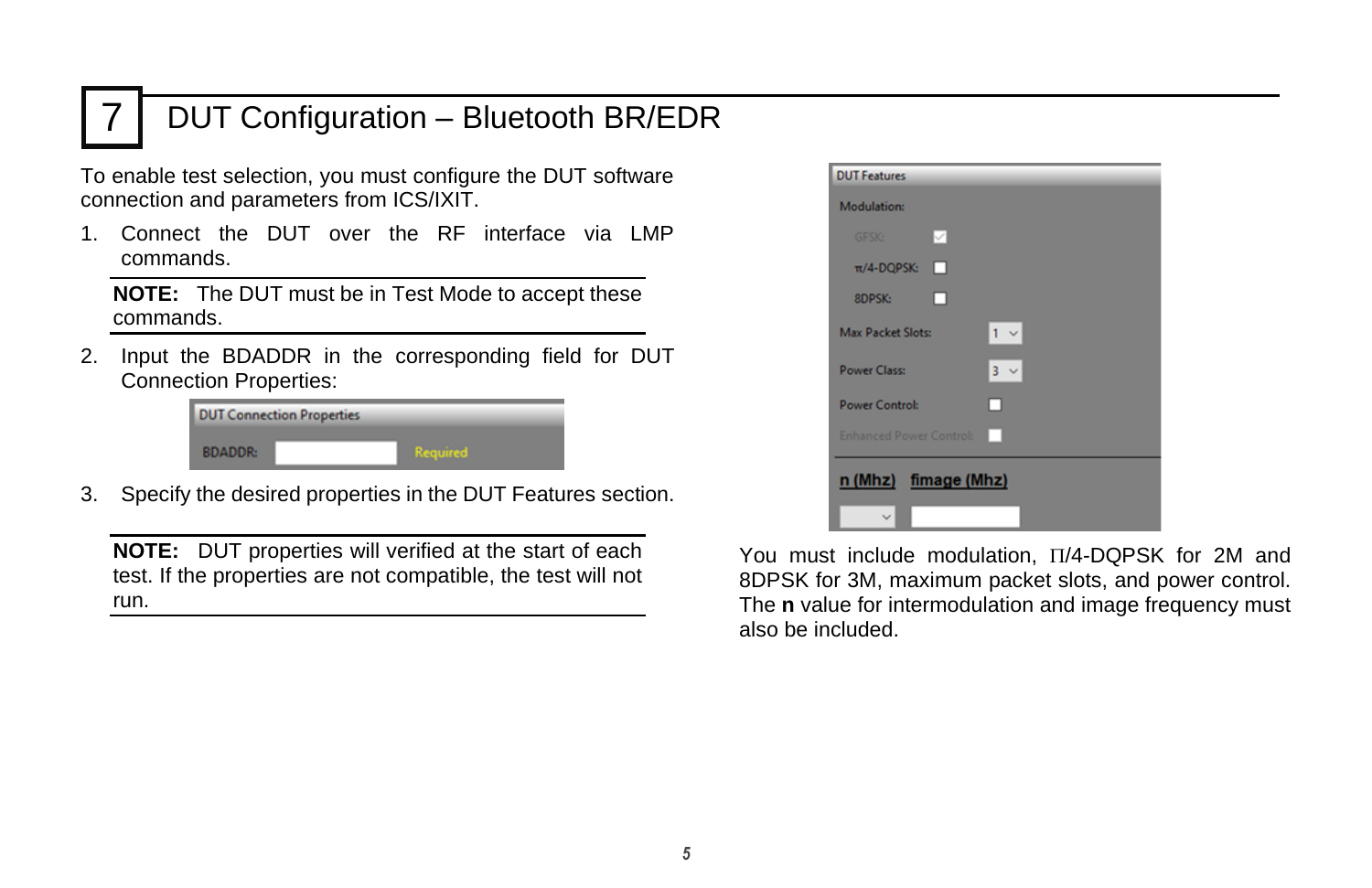## 8 | DUT Configuration – Bluetooth LE

To enable test selection, you must configure the DUT software connection and parameters from ICS/IXIT.

1. Enter the appropriate information into the corresponding fields in the DUT Connection Properties section.

| <b>DUT Connection Properties</b> |                                      |  |
|----------------------------------|--------------------------------------|--|
| OUT connected to host            |                                      |  |
| <b>Refresh COM Port Devices</b>  | COM16                                |  |
| Interfaces                       | $\checkmark$<br>Direct Test (2-wire) |  |
| <b>Baud Rate:</b>                | 115200<br>$\checkmark$               |  |
| <b>HW</b> flows                  | None                                 |  |
| SW flow:                         | None                                 |  |
| <b>Stop Bits:</b>                | One<br>$\checkmark$                  |  |
| <b>Parity Bits:</b>              | None                                 |  |

**NOTE:** DUT properties will verified at the start of each test. If the properties are not compatible, the test will not run.

2. In the DUT Features section, check the appropriate boxes for the necessary features and enter values into the corresponding fields.

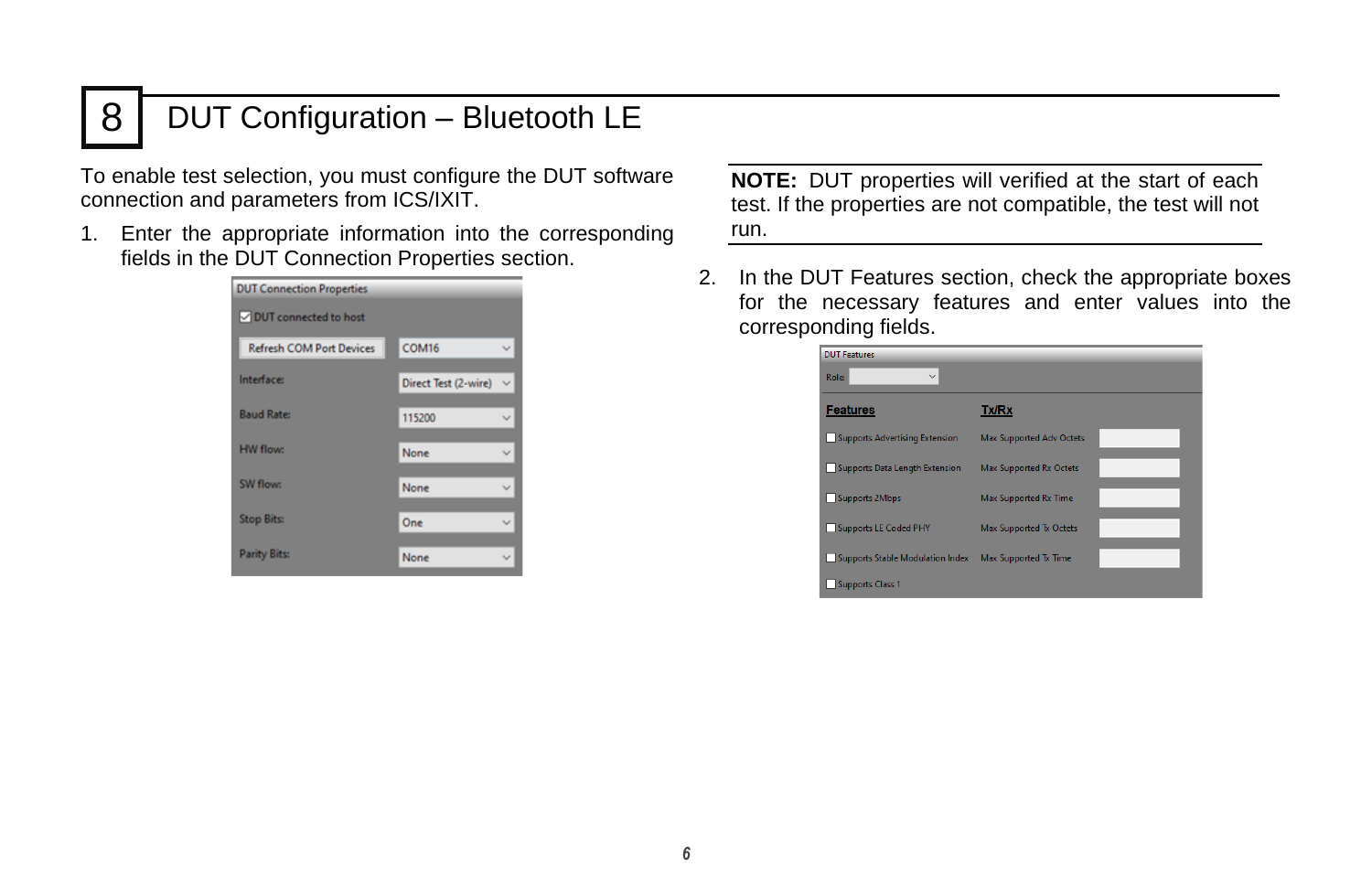## 9 | Other Configurations

### **Saving a DUT Configuration**

- 1. Click/Press **File Save DUT Config**.
- 2. Follow the prompts to create a file containing the DUT connection and feature parameters you previously entered.



#### **Record DUT Environment Parameters**

You can Record DUT Environment Parameters, which will be output to PDF.

1. Enter the appropriate parameters in the Environment Properties section.



#### **Loading a DUT Configuration**

- 1. Click/Press **File Load DUT Config**.
- 2. Follow the prompts to select the previously saved file. These will overwrite any values currently in the UI.

#### **Project Folder**

- 1. The output folder for the report can be changed in the Properties Pane
- 2. Under Report Properties, click Select Folder

| <b>Report Properties</b> |          |               |
|--------------------------|----------|---------------|
| Default Output Folder:   | C:\temp\ | Select Folder |
|                          |          | Clear Folder  |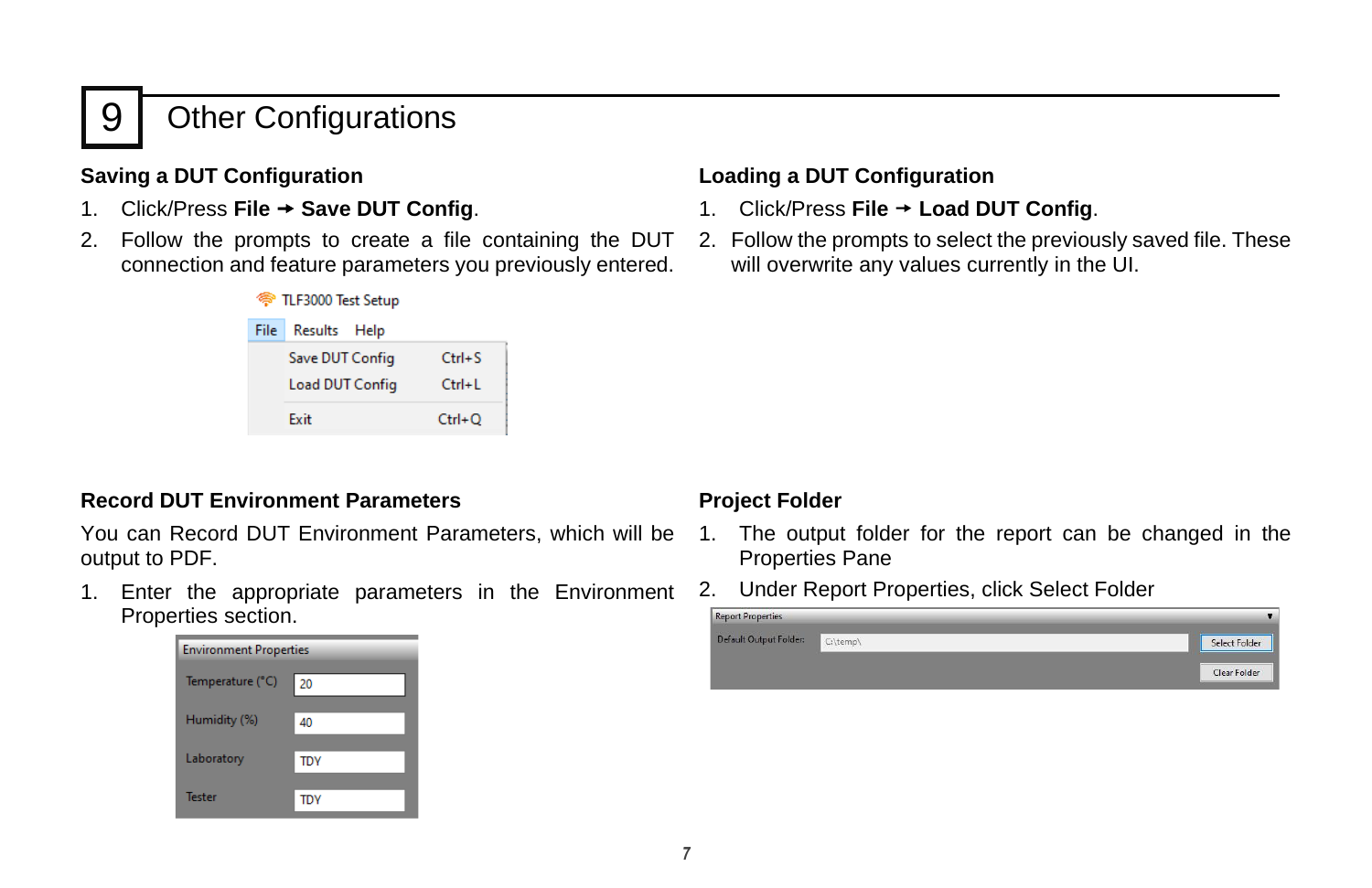## **Compensation**

**NOTE:** For valid results, the RF Combiner, connectors and cable losses must be compensated for.

- 1. FRVS uses a CSV file of [freq,loss] pairs to compensate for losses in the signal path.
- 2. The frequency is in MHz and the loss in dB
- 3. FRVS uses linear interpolation between the frequency points

#### **Import a compensation file**

1. In the properties pane, press/click **Select Calibration**.

| <b>Cable Loss Properties</b> |                         |                          |
|------------------------------|-------------------------|--------------------------|
| Calibration:                 | C:\temp\calibration.csv | Select Calibration       |
|                              |                         | <b>Clear Calibration</b> |

## **Test Selection**

**NOTE:** Correct technology and DUT parameters must be selected to ensure all relevant tests are available

- 1. Use the checkboxes to select tests required to be run
- 2. Individual tests may be selected or omitted to allow faster debug of failing tests
- 3. Test selection pane will gray out unselected tests

4. Transmitter tests are in red, receiver tests in blue

| RF-PHY/TRM/BV-08-C | Ready | 00:00:00.0 | ⋉ |
|--------------------|-------|------------|---|
| RF-PHY/TRM/BV-09-C | Ready | 00:00:00.0 |   |
| RF-PHY/TRM/BV-10-C | Ready | 00:00:00.0 | ∨ |
| RF-PHY/TRM/BV-11-C | Ready | 00:00:00.0 |   |
| RF-PHY/TRM/BV-12-C | Ready | 00:00:00.0 | ✓ |
| RF-PHY/TRM/BV-13-C | Ready | 00:00:00.0 |   |
| RF-PHY/TRM/BV-14-C | Ready | 00:00:00.0 |   |
| RF-PHY/RCV/BV-01-C | Ready | 00:00:00.0 | ⋈ |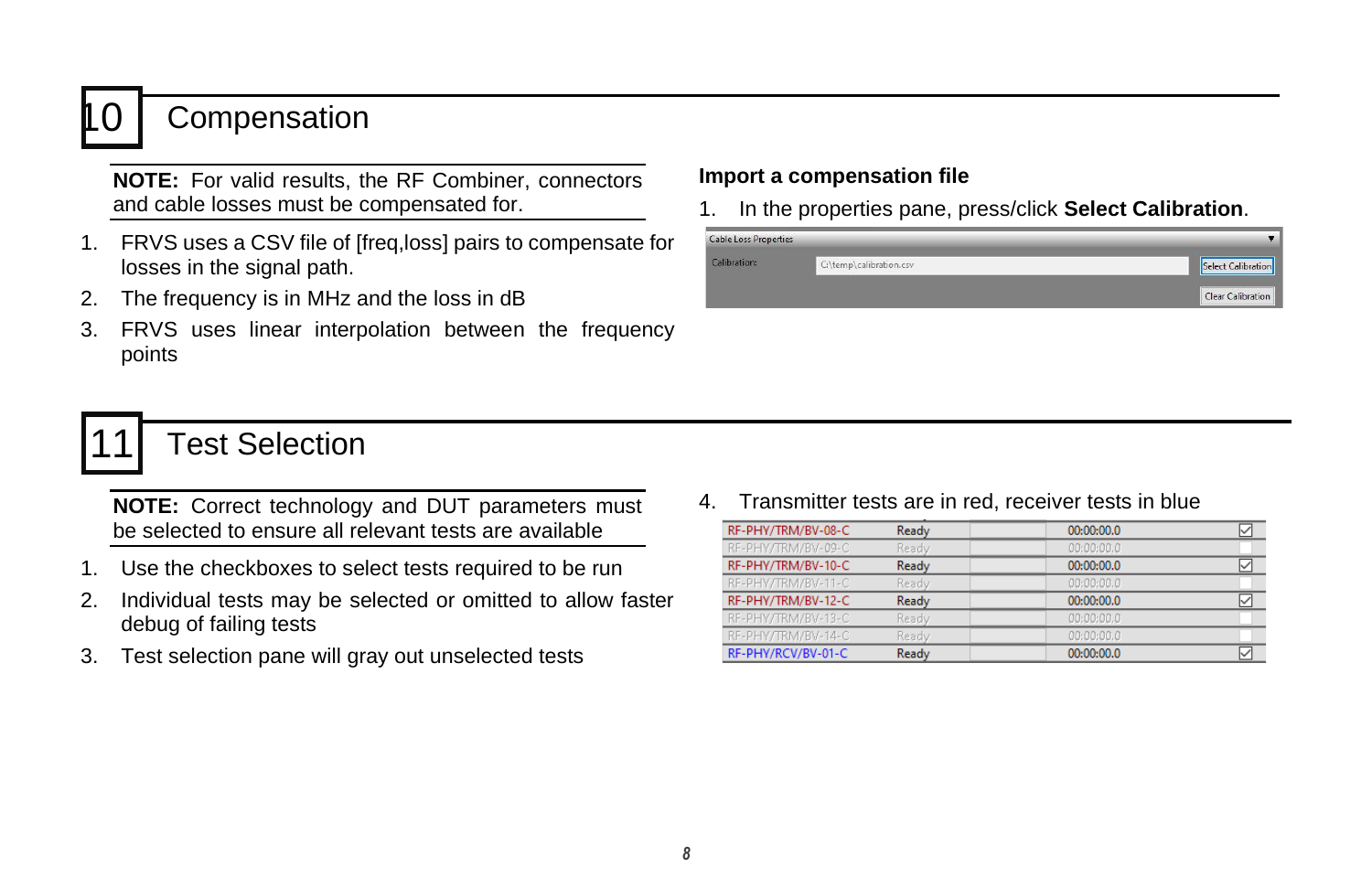## Logging & Result View

The logging pane shows progress messages and errors

The FRVS software allows the viewing of logs ("Output", "Results Tree" and "Result" tabs)

1. Use the checkboxes to select tests required to be run

a Result Tree to navigate through the results and a Result view to enable a detailed view of each test

# **Testing**

### **Running tests**

- 1. Press/click **Start Testing** to start the tests
- 2. The current test has a status of Running and displays a progress bar with estimated remaining time



### **Abort testing**

- 1. Press/click **Abort Testing** when tests are running to end
- 2. The test run will gracefully abort as soon as possible
- 3. When a test is completed, it will have a status of Complete, display the time taken to test and the Result
- 4. Possible results are Pass, Fail, Incomplete

| RF-PHY/TRM/BV-01-C | Complete | 00:00:00.8 | Pass |  |
|--------------------|----------|------------|------|--|
| RF-PHY/TRM/BV-03-C | Complete | 00:00:01.3 | Pass |  |

#### **Clear results**

- 1. Existing results can be removed
- 2. From the Main Menu, click **Results Clear Recorded Results**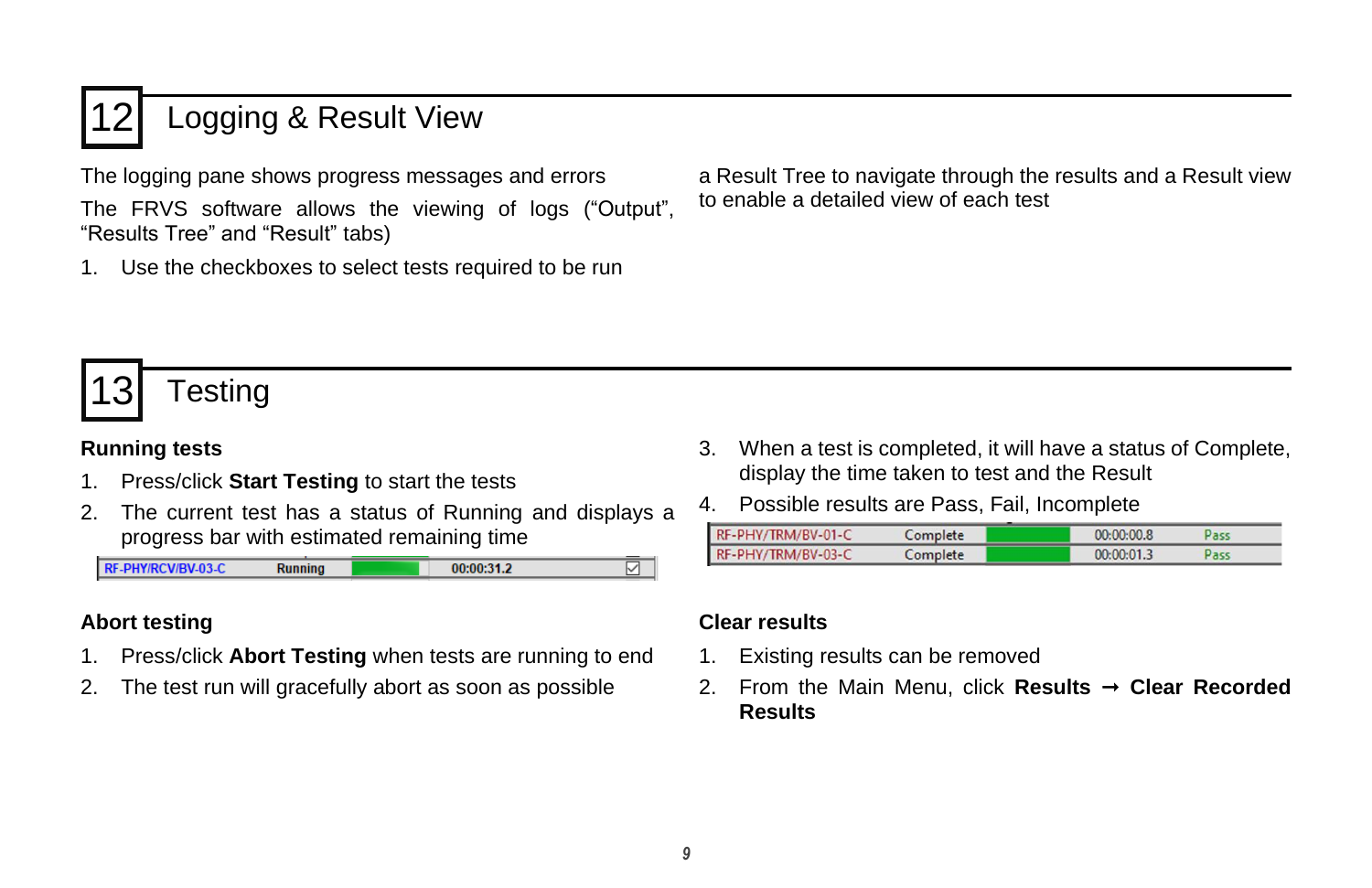# **Reporting**

- 1. Results can be exported into PDF format for breakdown of 3. From the Main Menu, click **Results Generate Report** parameterized results and transmission
- 2. When testing is completed and tests are not running, a report can be generated
- 



#### **Results Summary**

1. The report has a table summarizing all tests run and their respective verdicts



Results: Summary

| RF-PHY/TRM/BV-01-C | <b>PASS</b>          |
|--------------------|----------------------|
| RF-PHY/TRM/BV-03-C | <b>PASS</b>          |
| RF-PHY/TRM/BV-05-C | <b>PASS</b>          |
| RF-PHY/TRM/BV-06-C | <b>PASS</b>          |
| RE-PHY/TRM/BV-08-C | <b>PASS</b>          |
| RF-PHY/TRM/BV-09-C | <b>NOT SUPPORTED</b> |
| RF-PHY/TRM/BV-10-C | <b>PASS</b>          |
| RF-PHY/TRM/BV-11-C | <b>NOT SUPPORTED</b> |
| RF-PHY/TRM/BV-12-C | <b>PASS</b>          |
| RF-PHY/TRM/BV-13-C | <b>PASS</b>          |
|                    |                      |

## **Individual Test Results**

- 1. Each test result shows the test number, title and time of test
- 2. Test results show the parametric results and limits for analysis

|                       | <b>TELEDYNE</b> LECROY<br>Everywherevoulook" |                    |          |          |       | Results: 1 of 23 |
|-----------------------|----------------------------------------------|--------------------|----------|----------|-------|------------------|
| <b>Start:</b><br>End: | 2020-12-07 09:49:34<br>2020-12-07 09:49:34   |                    |          |          |       | <b>PASS</b>      |
| Output power          |                                              | RF-PHY/TRM/BV-01-C |          |          |       |                  |
| <b>Channel</b>        |                                              | <b>Verdict</b>     | Pmin     | Pmax     | Pkmax |                  |
|                       | 0                                            | <b>PASS</b>        | $-13.89$ | $-13.89$ | 0.40  |                  |
|                       | 19                                           | <b>PASS</b>        | $-14.19$ | $-14.19$ | 0.40  |                  |
|                       | 39                                           | <b>PASS</b>        | $-13.88$ | $-13.88$ | 0.40  |                  |